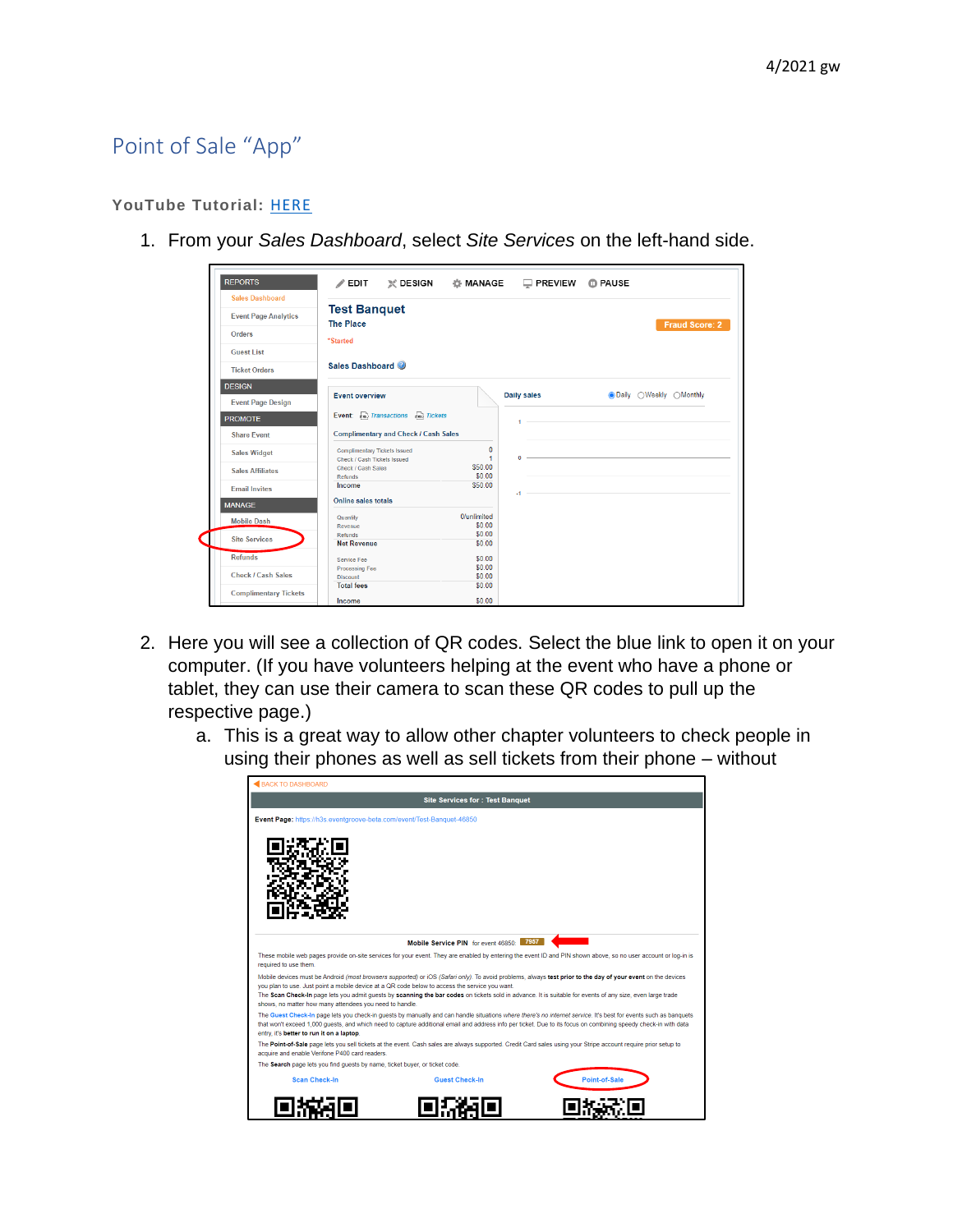allowing them full access to your event online.

- 3. \*Note the *Mobile Service PIN*, you will need this to authorize your access to this page.
- 4. Select *Tickets*. Since we do not have Stripe card readers, everything entered through this page will be entered as a cash sale.

|                                                                                                                                                                                                                                                 | <b>Test Banquet</b>                   |            |  |  |  |
|-------------------------------------------------------------------------------------------------------------------------------------------------------------------------------------------------------------------------------------------------|---------------------------------------|------------|--|--|--|
| Setup                                                                                                                                                                                                                                           | <b>Tickets</b>                        | Cart $(0)$ |  |  |  |
|                                                                                                                                                                                                                                                 | No items selected                     |            |  |  |  |
|                                                                                                                                                                                                                                                 | <b>Stripe Terminal / Reader Setup</b> |            |  |  |  |
| <b>Last Token Time:</b> Apr $23 - 03:36$ pm<br><b>Current Token:</b> terminal.connection token<br><b>Reader Status:</b> not connected<br><b>Payment Status: not ready</b><br>No card readers are assigned to this account. Sales are Cash only. | <b>Check Again</b>                    |            |  |  |  |
| <b>Card Reader Setup Issues?</b>                                                                                                                                                                                                                |                                       |            |  |  |  |
| Reader keypad diagnostics:<br>04268: registration, version, and IP address<br>٠<br>08624: run network connectivity test<br>٠<br>09434: reset WiFi connection (OWIFI)<br>٠                                                                       |                                       |            |  |  |  |
| For more information, see the P400 Online Setup Guide                                                                                                                                                                                           |                                       |            |  |  |  |

5. Select the tickets and respective quantity that is needed and select *Review Cart*.

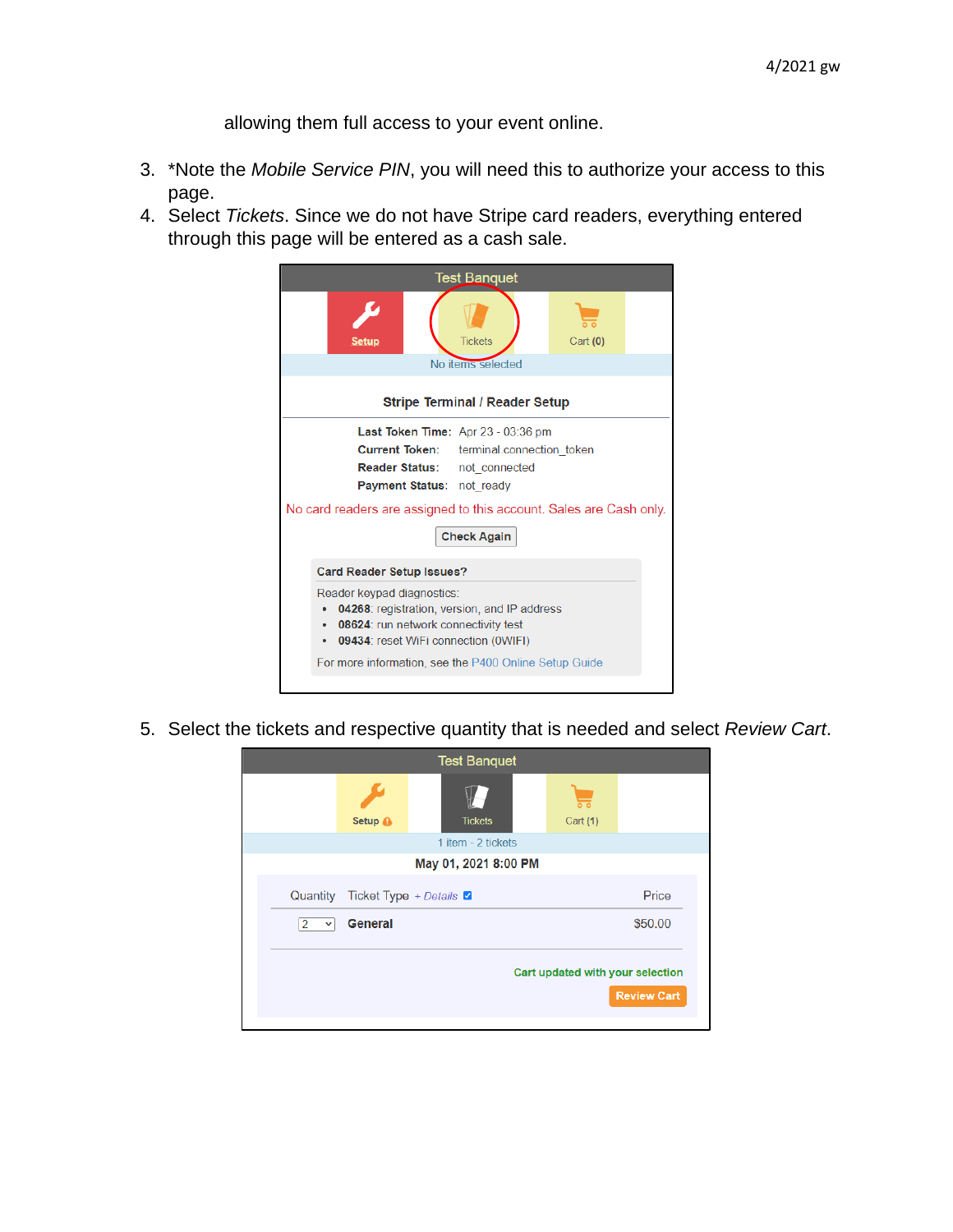- 6. Search CRM
	- a. If someone should be in our membership database, they can be looked up via the *Search CRM* feature on this page*.* This searches directly within our database for that member to help avoid entering their full address information and creating duplicate records.
	- b. You will need at least a partial name in both the last and first name fields. If it is a common name, we recommend adding a state to limit your results.
- 7. You can then filter by typing more into either name field to narrow down your search.

| <b>State</b><br>wh<br>Search <sup>*</sup><br>gr                                            | × |
|--------------------------------------------------------------------------------------------|---|
| Found 25 matches in 9.8 seconds                                                            |   |
| White, Greyson: $2254864:2254864@pfqf.org$<br>6202 S 24th St - Saint Joseph, MO 64504-2219 |   |
| White, Gracie: 2149209: 2149209@pfqf.org<br>3252 18th St - Charleston, IL 61920-9019       |   |
| Whipple, Grant: 2314829: gtwhip@gmail.com<br>22271 Highway 60 - Fairview, OK 73737-4624    |   |
| White, Grant: 2313283: 2313283@pfgf.org<br>1411 22nd St - Belleville, KS 66935             |   |

- 8. Select the correct individual and it will pull their information into the fields on the page. Note that their member ID number will also display.
	- a. You can change any field except the member's name while maintaining connection to their member ID. If you edit the member's name, the system will no longer assume that it found the correct ID in the CRM database.
- 9. Select *Cash Payment* to submit the order.

| <b>Buyer Information</b> | clear form                                                                    |
|--------------------------|-------------------------------------------------------------------------------|
| Email                    | gtwhip@gmail.com                                                              |
| <b>Name</b>              | ID:2314829<br><b>Grant Whipple</b>                                            |
| Search CRM Q             |                                                                               |
| <b>Address</b>           | 22271 Highway 60                                                              |
| City                     | Fairview                                                                      |
| <b>State</b>             | Oklahoma<br>$\check{ }$                                                       |
| <b>Postal Code</b>       | 73737-4624                                                                    |
| Country                  | United States v                                                               |
| Phone                    | (580) 744-0880                                                                |
|                          | <b>Cash Payment</b><br>After receiving cash payment, issue tickets for order: |